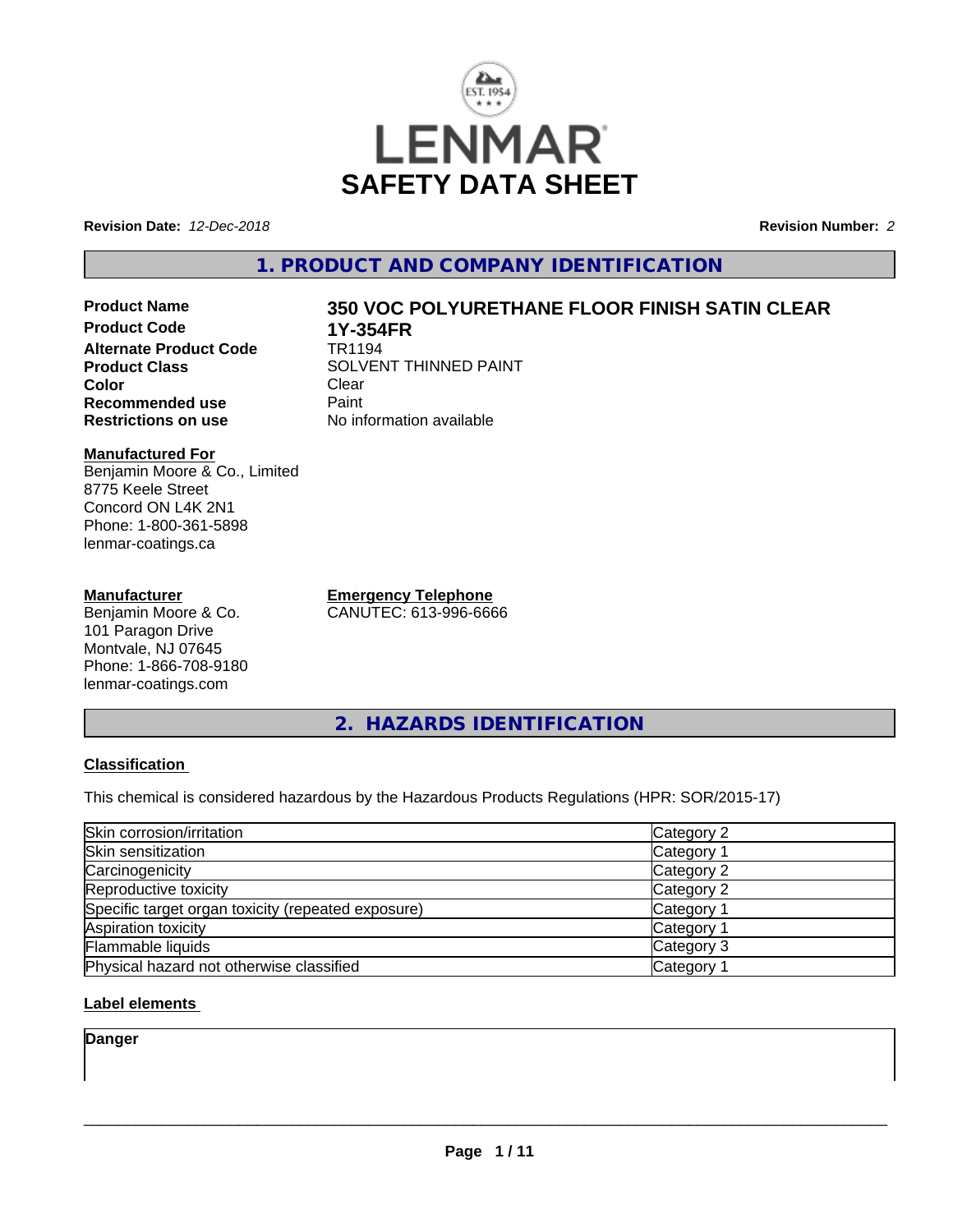\_\_\_\_\_\_\_\_\_\_\_\_\_\_\_\_\_\_\_\_\_\_\_\_\_\_\_\_\_\_\_\_\_\_\_\_\_\_\_\_\_\_\_\_\_\_\_\_\_\_\_\_\_\_\_\_\_\_\_\_\_\_\_\_\_\_\_\_\_\_\_\_\_\_\_\_\_\_\_\_\_\_\_\_\_\_\_\_\_\_\_\_\_

#### **Hazard statements**

Causes skin irritation May cause an allergic skin reaction Suspected of causing cancer Suspected of damaging fertility or the unborn child Causes damage to organs through prolonged or repeated exposure May be fatal if swallowed and enters airways Flammable liquid and vapor Risk of spontaneous combustion



**Appearance** liquid **Odor** solvent

### **Precautionary Statements - Prevention**

Obtain special instructions before use Do not handle until all safety precautions have been read and understood Use personal protective equipment as required Wash face, hands and any exposed skin thoroughly after handling Contaminated work clothing should not be allowed out of the workplace Wear protective gloves Do not breathe dust/fume/gas/mist/vapors/spray Do not eat, drink or smoke when using this product Keep away from heat, hot surfaces, sparks, open flames and other ignition sources. No smoking Keep container tightly closed Ground/bond container and receiving equipment Use explosion-proof electrical/ventilating/lighting/equipment Use only non-sparking tools Take precautionary measures against static discharge Immediately after use, place rags, steel wool or waste used with this product in a sealed water-filled metal container or lay flat to dry. **Precautionary Statements - Response**

# IF exposed or concerned: Get medical advice/attention

**Skin** If skin irritation or rash occurs: Get medical advice/attention IF ON SKIN (or hair): Remove/Take off immediately all contaminated clothing. Rinse skin with water/shower Wash contaminated clothing before reuse **Ingestion** IF SWALLOWED: Immediately call a POISON CENTER or doctor/physician Do NOT induce vomiting **Fire**

In case of fire: Use CO2, dry chemical, or foam for extinction

### **Precautionary Statements - Storage**

Store locked up Store in a well-ventilated place. Keep cool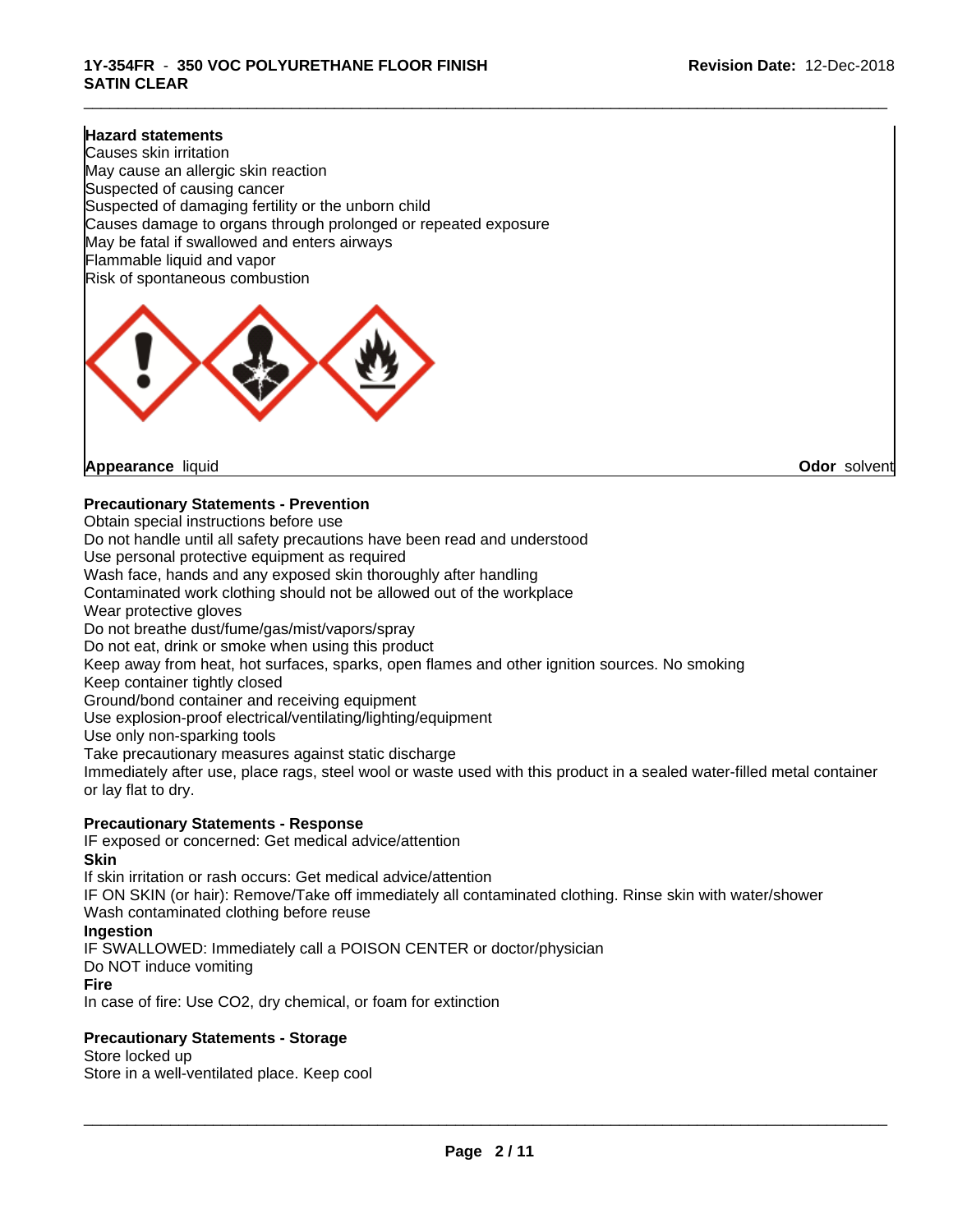### **Precautionary Statements - Disposal**

Dispose of contents/container to an approved waste disposal plant

Materials such as rags used with this product may begin to burn by themselves. After use, put rags in water or lay flat to dry, then discard.

\_\_\_\_\_\_\_\_\_\_\_\_\_\_\_\_\_\_\_\_\_\_\_\_\_\_\_\_\_\_\_\_\_\_\_\_\_\_\_\_\_\_\_\_\_\_\_\_\_\_\_\_\_\_\_\_\_\_\_\_\_\_\_\_\_\_\_\_\_\_\_\_\_\_\_\_\_\_\_\_\_\_\_\_\_\_\_\_\_\_\_\_\_

#### **Other information**

No information available

## **3. COMPOSITION INFORMATION ON COMPONENTS**

| <b>Chemical name</b>                          | <b>CAS No.</b> | Weight-%       | Hazardous Material<br>Information Review Act date exemption granted<br>registry number<br>(HMIRA registry #) | Date HMIRA filed and<br>(if applicable) |
|-----------------------------------------------|----------------|----------------|--------------------------------------------------------------------------------------------------------------|-----------------------------------------|
| Distillates, petroleum,<br>hydrotreated light | 64742-47-8     | $10 - 30%$     |                                                                                                              |                                         |
| Stoddard solvent                              | 8052-41-3      | $10 - 30%$     |                                                                                                              |                                         |
| Cyclotetrasiloxane, octamethyl-               | 556-67-2       | $5 - 10\%$     |                                                                                                              |                                         |
| Methyl ethyl ketoxime                         | 96-29-7        | $0.1 - 0.25\%$ |                                                                                                              |                                         |
| Cobalt bis(2-ethylhexanoate)                  | 136-52-7       | $0.1 - 0.25\%$ |                                                                                                              |                                         |

#### **Confidential Business Information note**

\*The exact percentage (concentration) of composition has been withheld as a trade secret

## **4. FIRST AID MEASURES**

| <b>General Advice</b>             | If symptoms persist, call a physician. Show this safety data<br>sheet to the doctor in attendance.                                                                                                                                     |
|-----------------------------------|----------------------------------------------------------------------------------------------------------------------------------------------------------------------------------------------------------------------------------------|
| <b>Eye Contact</b>                | Immediately flush with plenty of water. After initial flushing,<br>remove any contact lenses and continue flushing for at<br>least 15 minutes. Keep eye wide open while rinsing. If<br>symptoms persist, call a physician.             |
| <b>Skin Contact</b>               | Wash off immediately with soap and plenty of water while<br>removing all contaminated clothes and shoes. If skin<br>irritation persists, call a physician. Wash clothing before<br>reuse. Destroy contaminated articles such as shoes. |
| <b>Inhalation</b>                 | Move to fresh air. If symptoms persist, call a physician.<br>If not breathing, give artificial respiration. Call a physician<br>immediately.                                                                                           |
| Ingestion                         | Clean mouth with water and afterwards drink plenty of<br>water. Do not induce vomiting without medical advice.<br>Never give anything by mouth to an unconscious person.<br>Consult a physician.                                       |
| <b>Protection Of First-Aiders</b> | Use personal protective equipment.                                                                                                                                                                                                     |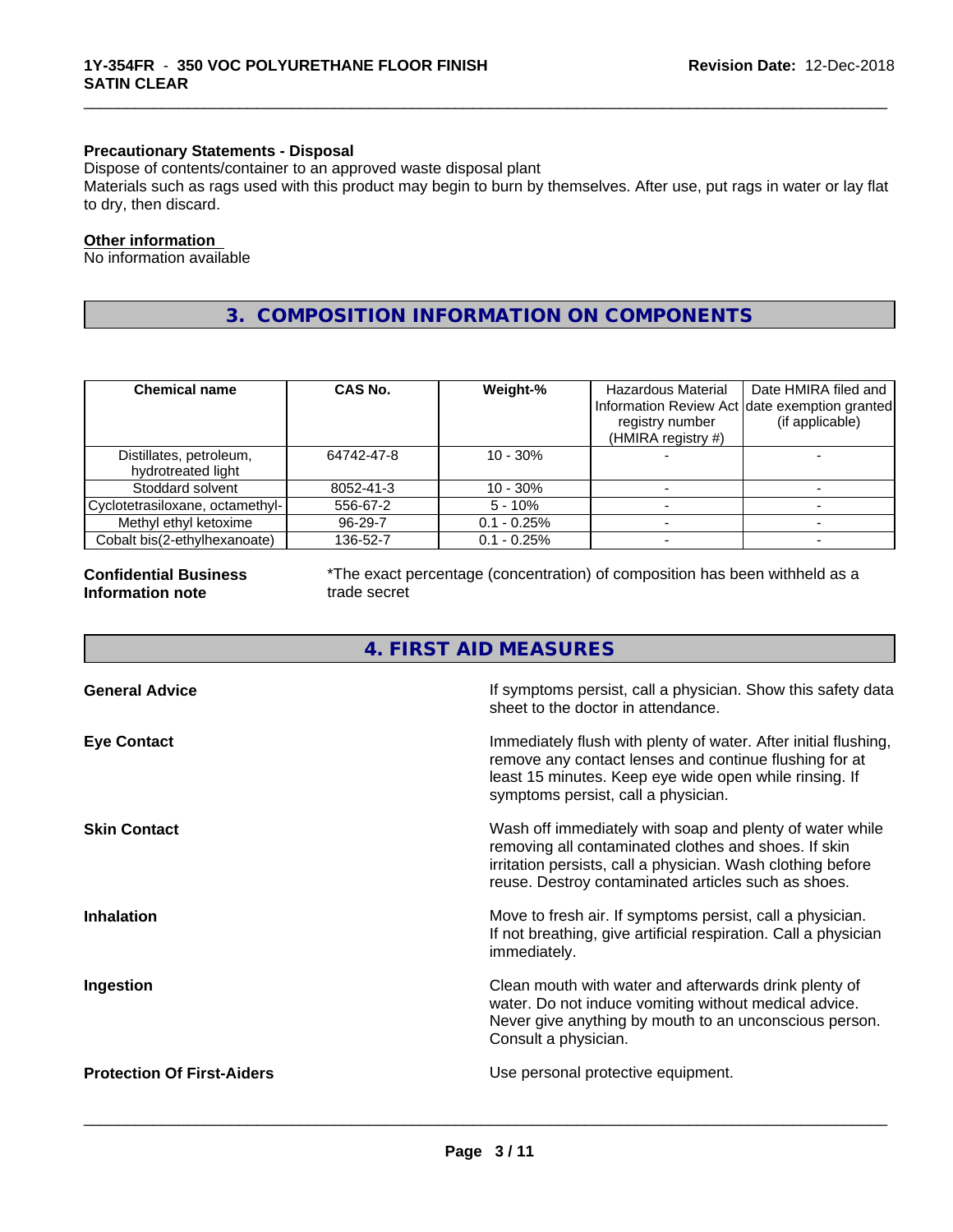| <b>Most Important Symptoms/Effects</b>                                           | May cause allergic skin reaction.                                                                                                                                                                                                                      |  |
|----------------------------------------------------------------------------------|--------------------------------------------------------------------------------------------------------------------------------------------------------------------------------------------------------------------------------------------------------|--|
| <b>Notes To Physician</b>                                                        | Treat symptomatically.                                                                                                                                                                                                                                 |  |
|                                                                                  | 5. FIRE-FIGHTING MEASURES                                                                                                                                                                                                                              |  |
| <b>Suitable Extinguishing Media</b>                                              | Foam, dry powder or water. Use extinguishing measures<br>that are appropriate to local circumstances and the<br>surrounding environment.                                                                                                               |  |
| Protective equipment and precautions for firefighters                            | As in any fire, wear self-contained breathing apparatus<br>pressure-demand, MSHA/NIOSH (approved or equivalent)<br>and full protective gear.                                                                                                           |  |
| <b>Specific Hazards Arising From The Chemical</b>                                | Combustible material. Closed containers may rupture if<br>exposed to fire or extreme heat. Keep product and empty<br>container away from heat and sources of ignition. Thermal<br>decomposition can lead to release of irritating gases and<br>vapors. |  |
| Sensitivity to mechanical impact                                                 | No                                                                                                                                                                                                                                                     |  |
| Sensitivity to static discharge                                                  | Yes                                                                                                                                                                                                                                                    |  |
| <b>Flash Point Data</b><br>Flash point (°F)<br>Flash Point (°C)<br><b>Method</b> | 102<br>39<br><b>PMCC</b>                                                                                                                                                                                                                               |  |
| <b>Flammability Limits In Air</b>                                                |                                                                                                                                                                                                                                                        |  |
| Lower flammability limit:<br><b>Upper flammability limit:</b>                    | Not available<br>Not available                                                                                                                                                                                                                         |  |
| <b>NFPA</b><br>Health: 1<br>Flammability: 2                                      | Instability: 0<br><b>Special: Not Applicable</b>                                                                                                                                                                                                       |  |
| <b>NFPA Legend</b><br>0 - Not Hazardous<br>1 - Slightly<br>2 - Moderate          |                                                                                                                                                                                                                                                        |  |

\_\_\_\_\_\_\_\_\_\_\_\_\_\_\_\_\_\_\_\_\_\_\_\_\_\_\_\_\_\_\_\_\_\_\_\_\_\_\_\_\_\_\_\_\_\_\_\_\_\_\_\_\_\_\_\_\_\_\_\_\_\_\_\_\_\_\_\_\_\_\_\_\_\_\_\_\_\_\_\_\_\_\_\_\_\_\_\_\_\_\_\_\_

- 3 High
- 4 Severe

*The ratings assigned are only suggested ratings, the contractor/employer has ultimate responsibilities for NFPA ratings where this system is used.*

*Additional information regarding the NFPA rating system is available from the National Fire Protection Agency (NFPA) at www.nfpa.org.*

## **6. ACCIDENTAL RELEASE MEASURES**

**Personal Precautions Precautions** Use personal protective equipment. Remove all sources of ignition.

**Other Information Discription** Prevent further leakage or spillage if safe to do so. Do not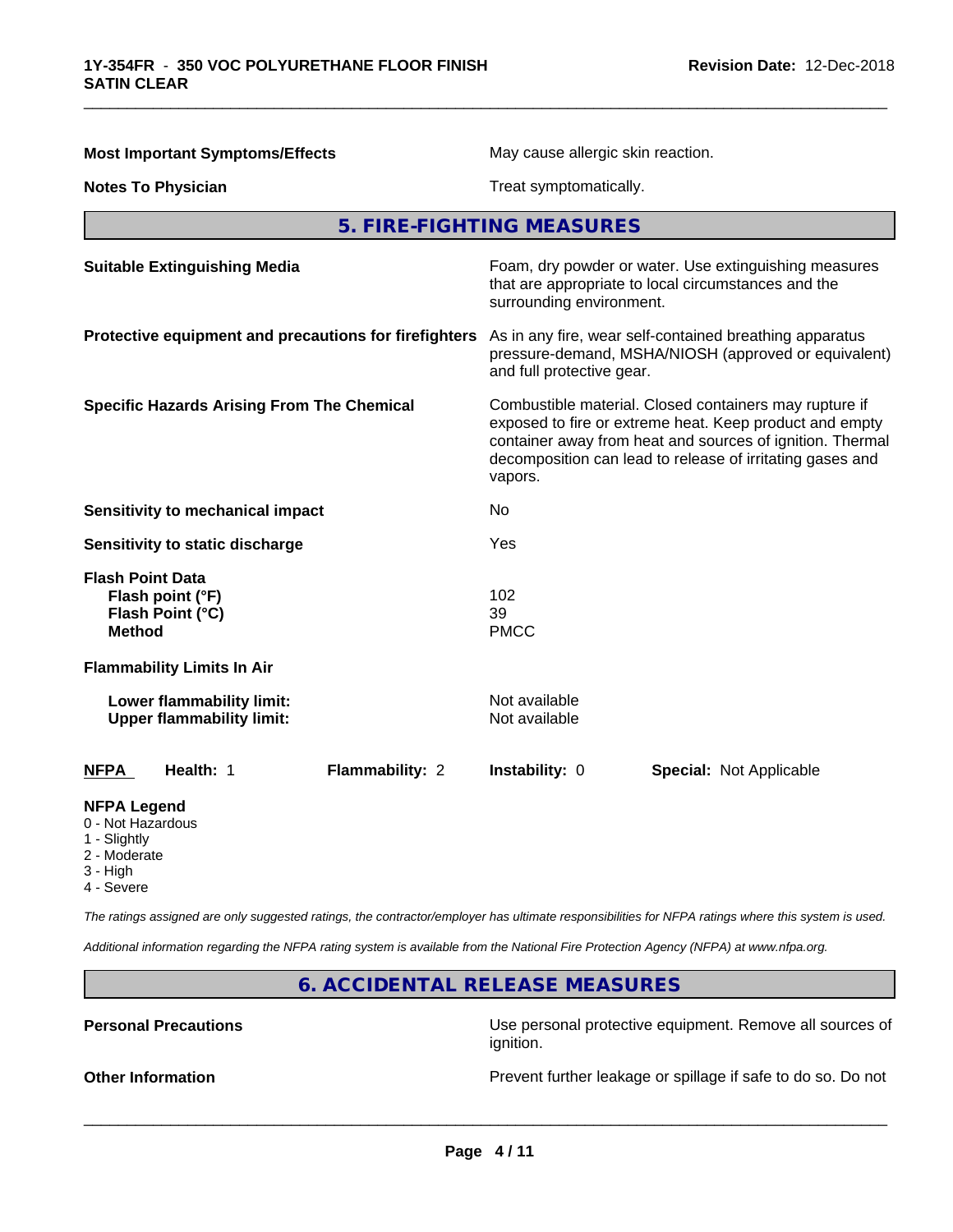allow material to contaminate ground water system. Prevent product from entering drains. Do not flush into surface water or sanitary sewer system. Local authorities should be advised if significant spillages cannot be contained.

**Environmental precautions** See Section 12 for additional Ecological Information.

**Methods for Cleaning Up** Dam up. Soak up with inert absorbent material. Pick up and transfer to properly labeled containers. Clean contaminated surface thoroughly.

## **7. HANDLING AND STORAGE**

\_\_\_\_\_\_\_\_\_\_\_\_\_\_\_\_\_\_\_\_\_\_\_\_\_\_\_\_\_\_\_\_\_\_\_\_\_\_\_\_\_\_\_\_\_\_\_\_\_\_\_\_\_\_\_\_\_\_\_\_\_\_\_\_\_\_\_\_\_\_\_\_\_\_\_\_\_\_\_\_\_\_\_\_\_\_\_\_\_\_\_\_\_

| <b>Handling</b>               | Use only in area provided with appropriate exhaust<br>ventilation. Do not breathe vapors or spray mist. Wear<br>personal protective equipment. Take precautionary<br>measures against static discharges. To avoid ignition of<br>vapors by static electricity discharge, all metal parts of the<br>equipment must be grounded. Keep away from open<br>flames, hot surfaces and sources of ignition. |
|-------------------------------|-----------------------------------------------------------------------------------------------------------------------------------------------------------------------------------------------------------------------------------------------------------------------------------------------------------------------------------------------------------------------------------------------------|
| <b>Storage</b>                | Keep containers tightly closed in a dry, cool and<br>well-ventilated place. Keep away from heat. Keep away<br>from open flames, hot surfaces and sources of ignition.<br>Keep in properly labeled containers. Keep out of the reach<br>of children.                                                                                                                                                 |
|                               | <b>DANGER</b> - Rags, steel wool or waste soaked with this<br>product may spontaneously catch fire if improperly<br>discarded. Immediately after use, place rags, steel wool or<br>waste in a sealed water-filled metal container.                                                                                                                                                                  |
| <b>Incompatible Materials</b> | Incompatible with strong acids and bases and strong<br>oxidizing agents.                                                                                                                                                                                                                                                                                                                            |

## **8. EXPOSURE CONTROLS/PERSONAL PROTECTION**

### **Exposure Limits**

| <b>Chemical name</b>                          | <b>ACGIH TLV</b> | Alberta                                     | <b>British Columbia</b>                                                                  | Ontario                     | Quebec                                             |
|-----------------------------------------------|------------------|---------------------------------------------|------------------------------------------------------------------------------------------|-----------------------------|----------------------------------------------------|
| Distillates, petroleum,<br>hydrotreated light | N/E              | N/E                                         | 200 mg/m <sup>3</sup> - TWA<br>Skin absorption can<br>contribute to overall<br>exposure. | N/E                         | N/E                                                |
| Stoddard solvent                              | 100 ppm - TWA    | 100 ppm - TWA<br>$572 \text{ ma/m}^3$ - TWA | $290 \text{ mg/m}^3$ - TWA<br>$580 \text{ mg/m}^3$ - STEL                                | 525 mg/m <sup>3</sup> - TWA | 100 ppm - TWAEV<br>$\,$ 525 ma/m $^3$ - TWAEV $\,$ |

#### **Legend**

ACGIH - American Conference of Governmental Industrial Hygienists

Alberta - Alberta Occupational Exposure Limits

British Columbia - British Columbia Occupational Exposure Limits

Ontario - Ontario Occupational Exposure Limits

Quebec - Quebec Occupational Exposure Limits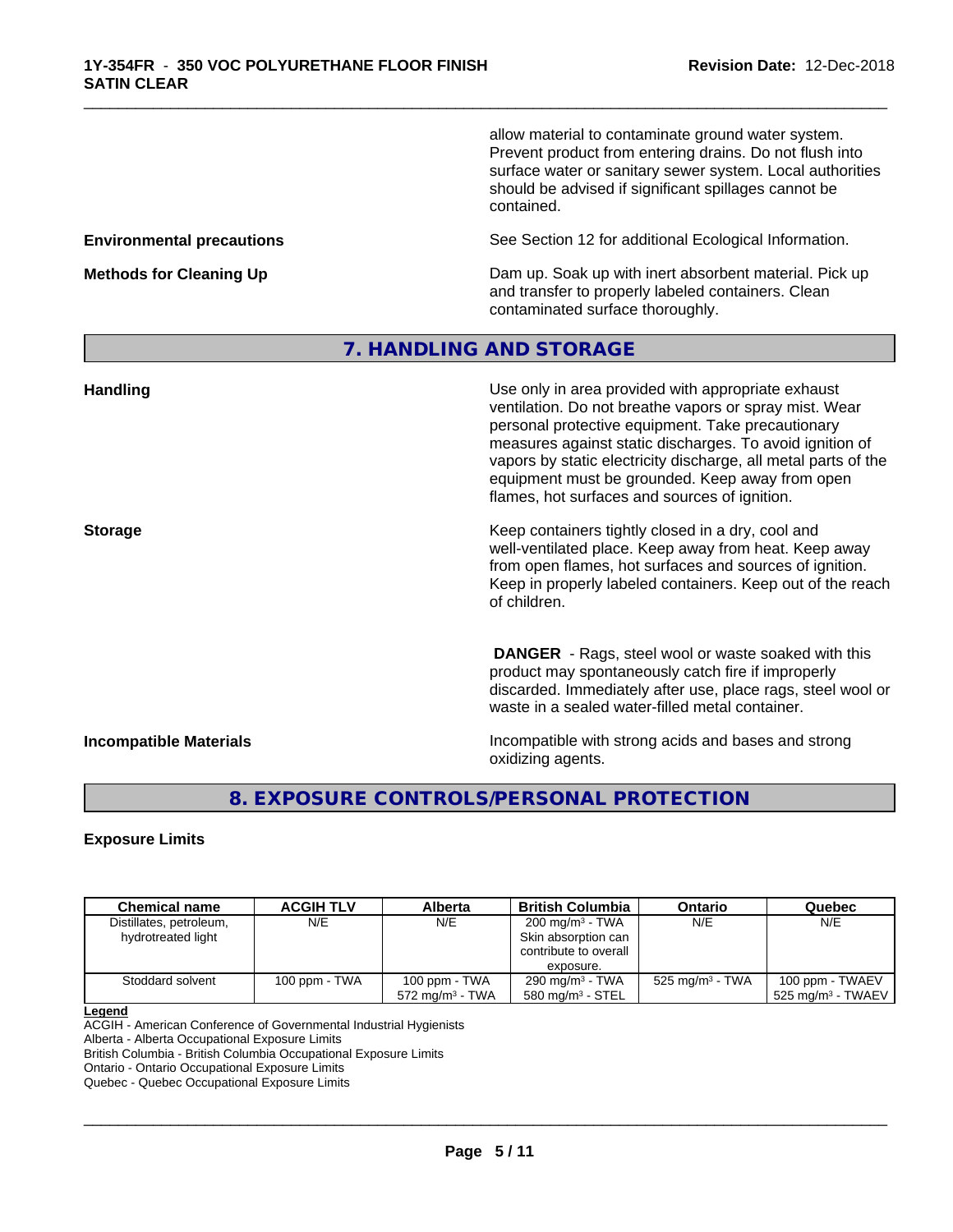N/E - Not established

**Personal Protective Equipment**

**Engineering Measures Ensure** Ensure adequate ventilation, especially in confined areas.

\_\_\_\_\_\_\_\_\_\_\_\_\_\_\_\_\_\_\_\_\_\_\_\_\_\_\_\_\_\_\_\_\_\_\_\_\_\_\_\_\_\_\_\_\_\_\_\_\_\_\_\_\_\_\_\_\_\_\_\_\_\_\_\_\_\_\_\_\_\_\_\_\_\_\_\_\_\_\_\_\_\_\_\_\_\_\_\_\_\_\_\_\_

**Eye/Face Protection Safety glasses with side-shields. Skin Protection Skin Protection Skin Protective gloves.** Long sleeved clothing. Protective gloves. **Respiratory Protection In operations where exposure limits are exceeded, use a** NIOSH approved respirator that has been selected by a technically qualified person for the specific work conditions. When spraying the product or applying in confined areas, wear a NIOSH approved respirator specified for paint spray or organic vapors.

**Hygiene Measures Avoid contact with skin, eyes and clothing. Remove and Avoid contact with skin, eyes and clothing. Remove and Avoid contact with skin, eyes and clothing. Remove and** wash contaminated clothing before re-use. Wash thoroughly after handling. When using do not eat, drink or smoke.

## **9. PHYSICAL AND CHEMICAL PROPERTIES**

**Appearance** liquid **Odor** solvent **Odor Threshold**<br> **Density (Ibs/gal)**<br> **Density (Ibs/gal)**<br> **No information available**<br>  $7.80 - 7.90$ **Density (lbs/gal) Specific Gravity** 0.93 - 0.95 **pH** No information available **Viscosity (cps)** No information available **Solubility(ies)** No information available in the solution of the solution of the solution available in the solution of the solution of the solution of the solution of the solution of the solution of the solution of the so **Water solubility** No information available **Evaporation Rate No information available No information available Vapor pressure** No information available **No information available Vapor density Vapor density No information available Wt. % Solids** 50 - 60 **Vol. % Solids** 45 - 55 **Wt. % Volatiles** 40 - 50 **Vol. % Volatiles VOC Regulatory Limit (g/L)** < 350 **Boiling Point (°F)** 302 **Boiling Point (°C)** 150 **Freezing point (°F)** No information available **Freezing Point (°C)** No information available **Flash point (°F)** 102 **Flash Point (°C)** 39 **Method** PMCC **Flammability (solid, gas)**<br> **Commability limit:**<br>
Upper flammability limit:<br>
Not applicable **Upper flammability limit:**<br> **Lower flammability limit:**<br>
Not applicable<br>
Not applicable **Lower flammability limit:**<br> **Autoignition Temperature (°F)** Not applicable available and the Muslim Muslim Comments and Muslim Automation and the Muslim Comments and Muslim Comments and Muslim Comments and Muslim Comments **Autoignition Temperature (°F) Autoignition Temperature (°C)** No information available **Decomposition Temperature (°F)** No information available **Decomposition Temperature (°C)** No information available<br> **Partition coefficient Partition available** 

**No information available**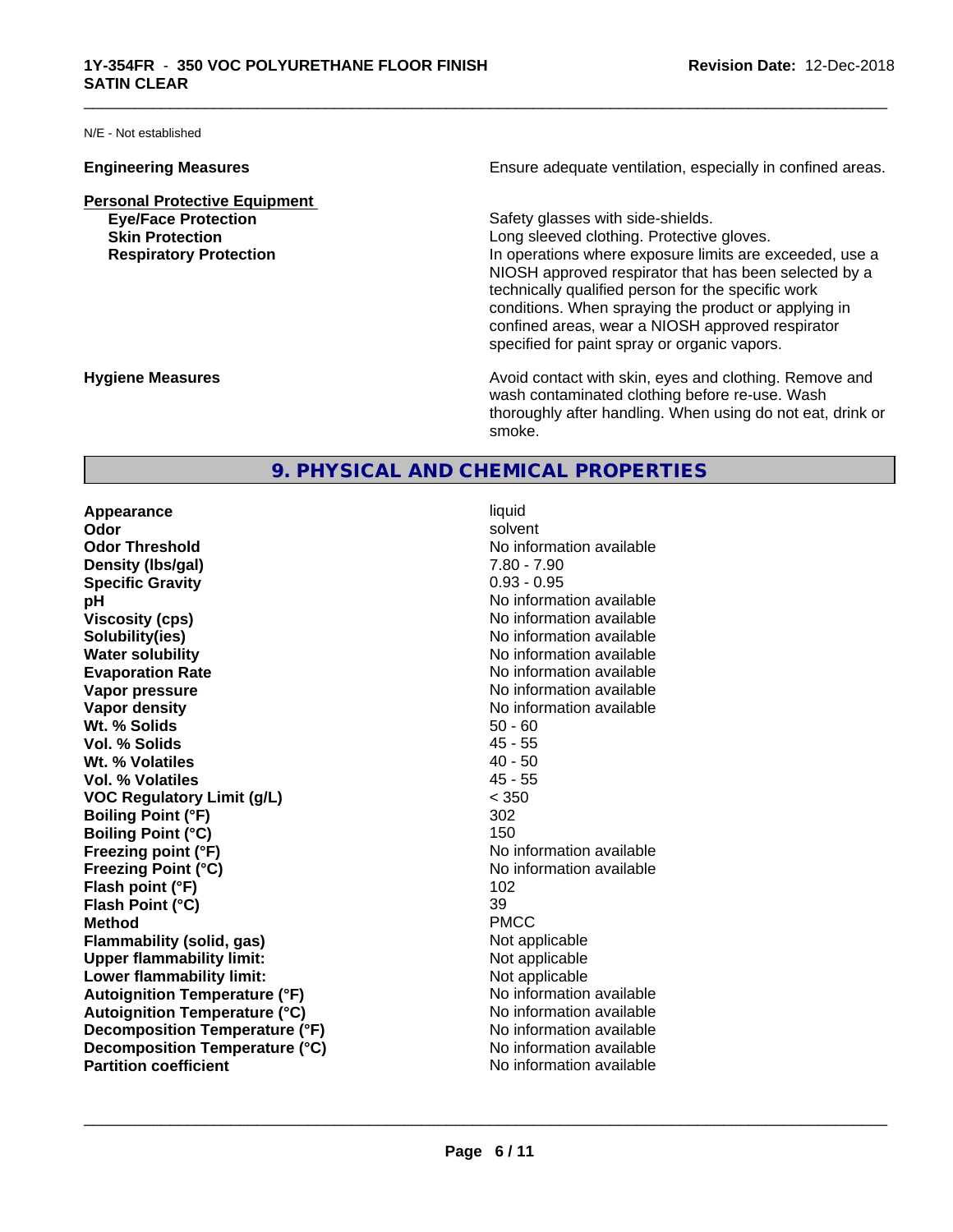# **10. STABILITY AND REACTIVITY Reactivity Not Applicable Not Applicable Chemical Stability Chemical Stability** Stable under normal conditions. Hazardous polymerisation does not occur. **Conditions to avoid Conditions to avoid Conditions keep** away from open flames, hot surfaces, static electricity and sources of ignition. **Incompatible Materials Incompatible Materials Incompatible with strong acids and bases and strong** oxidizing agents. **Hazardous Decomposition Products** Thermal decomposition can lead to release of irritating gases and vapors.

\_\_\_\_\_\_\_\_\_\_\_\_\_\_\_\_\_\_\_\_\_\_\_\_\_\_\_\_\_\_\_\_\_\_\_\_\_\_\_\_\_\_\_\_\_\_\_\_\_\_\_\_\_\_\_\_\_\_\_\_\_\_\_\_\_\_\_\_\_\_\_\_\_\_\_\_\_\_\_\_\_\_\_\_\_\_\_\_\_\_\_\_\_

**Possibility of hazardous reactions** None under normal conditions of use.

## **11. TOXICOLOGICAL INFORMATION**

#### **Product Information Information on likely routes of exposure**

**Principal Routes of Exposure Exposure** Eye contact, skin contact and inhalation.

**Acute Toxicity<br>Product Information** 

Repeated or prolonged exposure to organic solvents may lead to permanent brain and nervous system damage. Intentional misuse by deliberately concentrating and inhaling vapors may be harmful or fatal.

#### **Symptoms related to the physical,chemical and toxicological characteristics**

| <b>Symptoms</b>                                                                            | No information available                                                                                                                                                                                                                   |
|--------------------------------------------------------------------------------------------|--------------------------------------------------------------------------------------------------------------------------------------------------------------------------------------------------------------------------------------------|
| Delayed and immediate effects as well as chronic effects from short and long-term exposure |                                                                                                                                                                                                                                            |
| Eye contact                                                                                | Contact with eyes may cause irritation.                                                                                                                                                                                                    |
| <b>Skin contact</b>                                                                        | May cause skin irritation and/or dermatitis. Prolonged skin<br>contact may defat the skin and produce dermatitis.                                                                                                                          |
| <b>Inhalation</b>                                                                          | High vapor / aerosol concentrations are irritating to the<br>eyes, nose, throat and lungs and may cause headaches,<br>dizziness, drowsiness, unconsciousness, and other central<br>nervous system effects.                                 |
| Ingestion                                                                                  | Ingestion may cause irritation to mucous membranes.<br>Small amounts of this product aspirated into the<br>respiratory system during ingestion or vomiting may cause<br>mild to severe pulmonary injury, possibly progressing to<br>death. |
| <b>Sensitization</b><br><b>Neurological Effects</b><br><b>Mutagenic Effects</b>            | May cause an allergic skin reaction.<br>No information available.<br>No information available.                                                                                                                                             |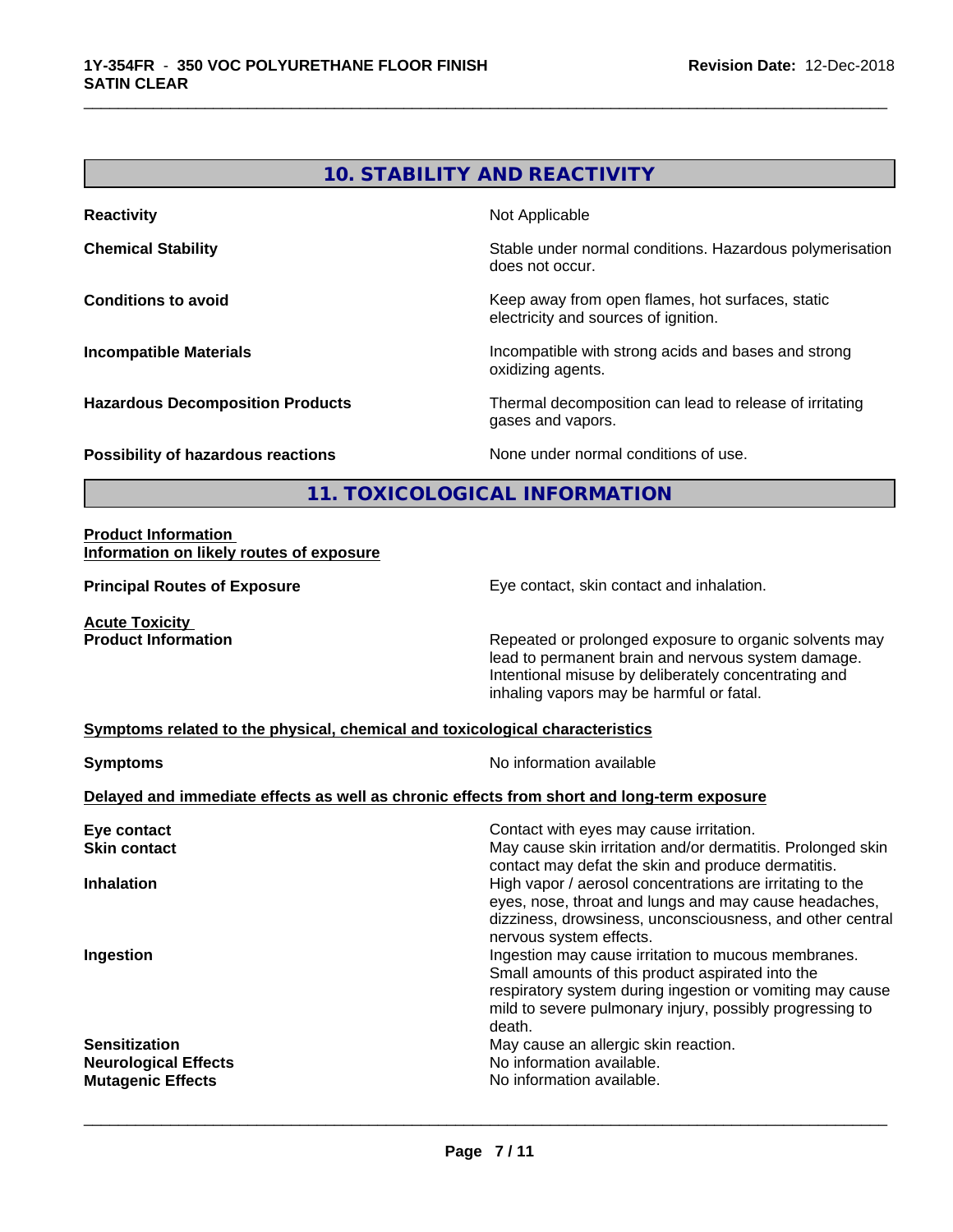**Developmental Effects No information available.**<br> **Target organ effects No information available. Target organ effects No information available.**<br> **STOT - single exposure No information available. STOT** - single exposure<br> **STOT** - repeated exposure<br> **STOT** - repeated exposure<br> **STOT** - repeated exposure **STOT** - repeated exposure **Other adverse effects** No information available.

**Reproductive Effects Possible risk of impaired fertility. Possible risk of harm to** the unborn child.<br>No information available. **Aspiration Hazard** May be harmful if swallowed and enters airways. Small amounts of this product aspirated into the respiratory system during ingestion or vomiting may cause mild to severe pulmonary injury, possibly progressing to death.

\_\_\_\_\_\_\_\_\_\_\_\_\_\_\_\_\_\_\_\_\_\_\_\_\_\_\_\_\_\_\_\_\_\_\_\_\_\_\_\_\_\_\_\_\_\_\_\_\_\_\_\_\_\_\_\_\_\_\_\_\_\_\_\_\_\_\_\_\_\_\_\_\_\_\_\_\_\_\_\_\_\_\_\_\_\_\_\_\_\_\_\_\_

#### **Numerical measures of toxicity**

#### **The following values are calculated based on chapter 3.1 of the GHS document**

| ATEmix (oral)          | 14306 mg/kg |
|------------------------|-------------|
| <b>ATEmix (dermal)</b> | 7360 mg/kg  |

#### **Component Information**

| Chemical name                                                 | Oral LD50            | Dermal LD50                | Inhalation LC50                      |
|---------------------------------------------------------------|----------------------|----------------------------|--------------------------------------|
| Distillates, petroleum, hydrotreated  <br>light<br>64742-47-8 | $>$ 5000 mg/kg (Rat) | $>$ 2000 mg/kg (Rabbit)    | > 5.2 mg/L (Rat) 4 h                 |
| Cyclotetrasiloxane, octamethyl-<br>556-67-2                   | $= 4800$ mg/kg (Rat) | $= 2001$ mg/kg (Rabbit)    | $= 36$ g/m <sup>3</sup> (Rat) 4 h    |
| Methyl ethyl ketoxime<br>$96 - 29 - 7$                        | $= 930$ mg/kg (Rat)  | 1000 - 1800 mg/kg (Rabbit) | $>$ 4800 mg/m <sup>3</sup> (Rat) 4 h |

#### **Carcinogenicity**

*The information below indicateswhether each agency has listed any ingredient as a carcinogen:.*

| <b>Chemical name</b>         | <b>IARC</b>                     | <b>NTP</b>                   |
|------------------------------|---------------------------------|------------------------------|
|                              | 2B<br>Possible Human Carcinogen | Reasonably Anticipated Human |
| Cobalt bis(2-ethylhexanoate) |                                 | Carcinogen                   |

• Cobalt and cobalt compounds are listed as possible human carcinogens by IARC (2B). However, there is inadequate evidence of the carcinogenicity of cobalt and cobalt compounds in humans.

#### **Legend**

IARC - International Agency for Research on Cancer NTP - National Toxicity Program OSHA - Occupational Safety & Health Administration

**12. ECOLOGICAL INFORMATION**

### **Ecotoxicity Effects**

The environmental impact of this product has not been fully investigated.

### **Product Information**

#### **Acute Toxicity to Fish**

No information available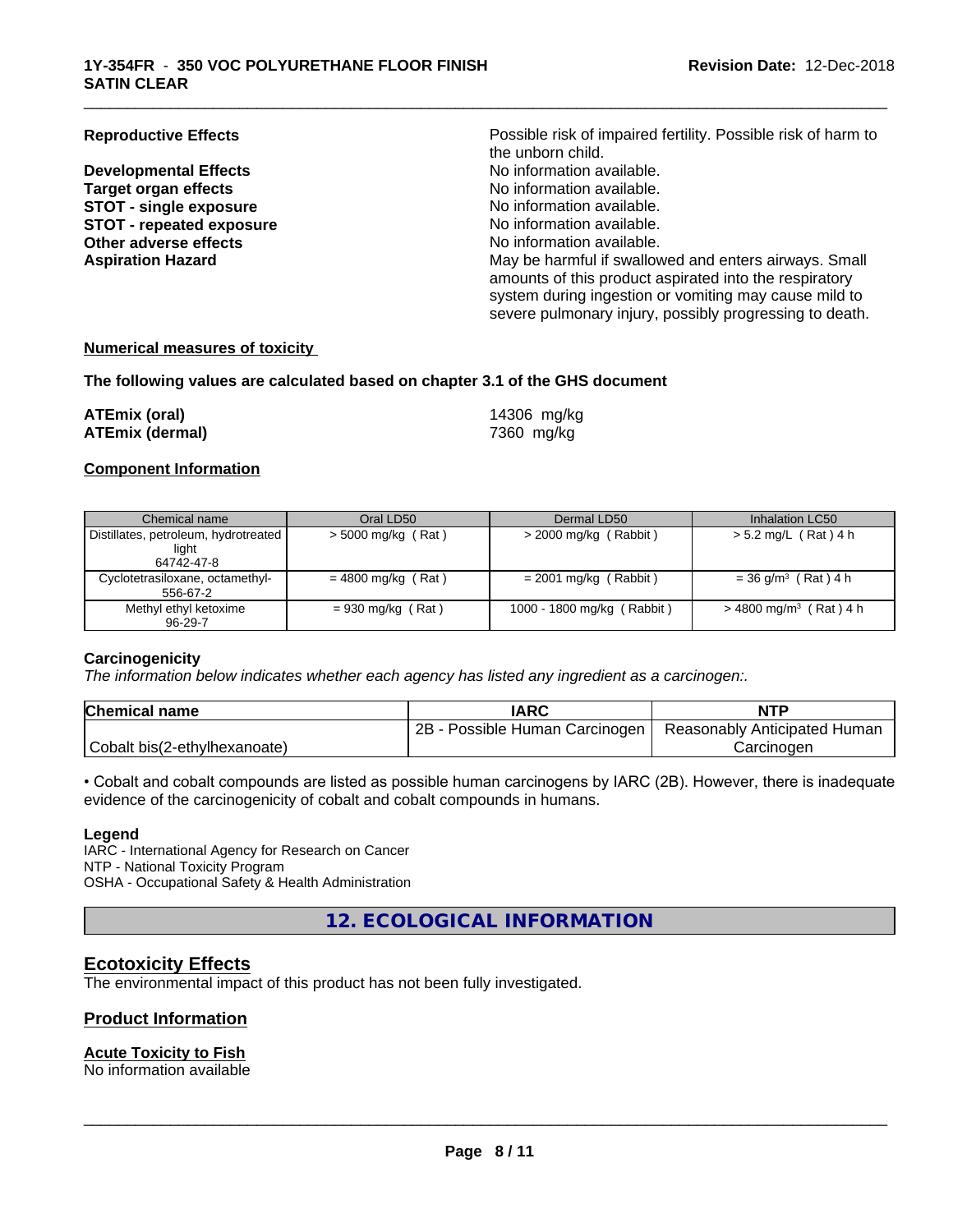## **Acute Toxicity to Aquatic Invertebrates**

No information available

#### **Acute Toxicity to Aquatic Plants**

No information available

#### **Persistence / Degradability**

No information available.

#### **Bioaccumulation**

There is no data for this product.

#### **Mobility in Environmental Media**

No information available.

#### **Ozone**

No information available

### **Component Information**

#### **Acute Toxicity to Fish**

Methyl ethyl ketoxime LC50: 48 mg/L (Bluegill sunfish - 96 hr.)

#### **Acute Toxicity to Aquatic Invertebrates**

Methyl ethyl ketoxime EC50: 750 mg/L (Daphnia magna - 48 hr.)

#### **Acute Toxicity to Aquatic Plants**

No information available

## **13. DISPOSAL CONSIDERATIONS**

\_\_\_\_\_\_\_\_\_\_\_\_\_\_\_\_\_\_\_\_\_\_\_\_\_\_\_\_\_\_\_\_\_\_\_\_\_\_\_\_\_\_\_\_\_\_\_\_\_\_\_\_\_\_\_\_\_\_\_\_\_\_\_\_\_\_\_\_\_\_\_\_\_\_\_\_\_\_\_\_\_\_\_\_\_\_\_\_\_\_\_\_\_

| <b>Waste Disposal Method</b>   | Dispose of in accordance with federal, state, provincial,<br>and local regulations. Local requirements may vary,<br>consult your sanitation department or state-designated<br>environmental protection agency for more disposal<br>options. |
|--------------------------------|---------------------------------------------------------------------------------------------------------------------------------------------------------------------------------------------------------------------------------------------|
| <b>Empty Container Warning</b> | Emptied containers may retain product residue. Follow<br>label warnings even after container is emptied. Residual<br>vapors may explode on ignition.                                                                                        |

## **14. TRANSPORT INFORMATION**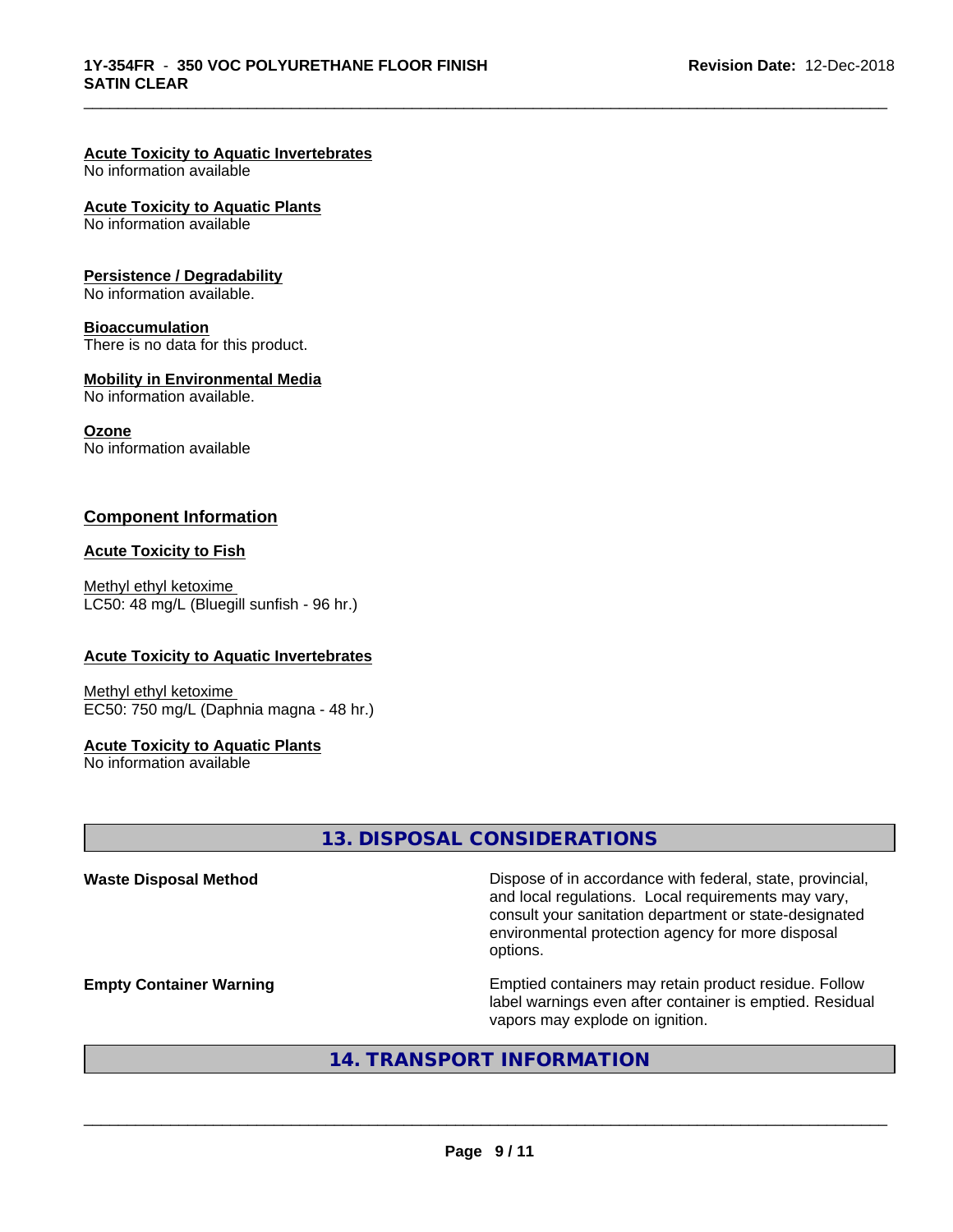| <b>TDG</b>                  |                                                                                                                                                                                           |
|-----------------------------|-------------------------------------------------------------------------------------------------------------------------------------------------------------------------------------------|
| <b>Proper Shipping Name</b> | <b>PAINT</b>                                                                                                                                                                              |
| <b>Hazard class</b>         | 3                                                                                                                                                                                         |
| UN-No.                      | UN1263                                                                                                                                                                                    |
| <b>Packing Group</b>        | Ш                                                                                                                                                                                         |
| <b>Description</b>          | UN1263, PAINT, 3, III                                                                                                                                                                     |
| <b>TDG Comment</b>          | In Canada, Class 3 flammable liquids may be reclassified<br>as non-regulated for domestic ground transportation if they<br>meet the requirements of TDG General Exemption<br>SOR/2008-34. |
| <b>ICAO / IATA</b>          | Contact the preparer for further information.                                                                                                                                             |
| <b>IMDG/IMO</b>             | Contact the preparer for further information.                                                                                                                                             |

\_\_\_\_\_\_\_\_\_\_\_\_\_\_\_\_\_\_\_\_\_\_\_\_\_\_\_\_\_\_\_\_\_\_\_\_\_\_\_\_\_\_\_\_\_\_\_\_\_\_\_\_\_\_\_\_\_\_\_\_\_\_\_\_\_\_\_\_\_\_\_\_\_\_\_\_\_\_\_\_\_\_\_\_\_\_\_\_\_\_\_\_\_

## **15. REGULATORY INFORMATION**

### **International Inventories**

| <b>TSCA: United States</b> | Yes - All components are listed or exempt. |
|----------------------------|--------------------------------------------|
| DSL: Canada                | Yes - All components are listed or exempt. |

## **National Pollutant Release Inventory (NPRI)**

#### **NPRI Parts 1- 4**

This product contains the following Parts 1-4 NPRI chemicals:

#### *None*

#### **NPRI Part 5**

This product contains the following NPRI Part 5 Chemicals:

| Chemical name                        | CAS No.    | Weight-% | <b>NPRI Part 5</b> |  |
|--------------------------------------|------------|----------|--------------------|--|
| Distillates, petroleum, hydrotreated | 64742-47-8 | 10 - 30% | ∟isted             |  |
| liaht                                |            |          |                    |  |
| Stoddard solvent                     | 8052-41-3  | 10 - 30% | ∟isted             |  |
|                                      |            |          |                    |  |

#### **WHMIS Regulatory Status**

This product has been classified in accordance with the hazard criteria of the Hazardous Products Regulations (HPR) and the SDS contains all the information required by the HPR.

**Health:** 1\* **Flammability: 2 Reactivity: 0 PPE:** -

 $\overline{\phantom{a}}$  ,  $\overline{\phantom{a}}$  ,  $\overline{\phantom{a}}$  ,  $\overline{\phantom{a}}$  ,  $\overline{\phantom{a}}$  ,  $\overline{\phantom{a}}$  ,  $\overline{\phantom{a}}$  ,  $\overline{\phantom{a}}$  ,  $\overline{\phantom{a}}$  ,  $\overline{\phantom{a}}$  ,  $\overline{\phantom{a}}$  ,  $\overline{\phantom{a}}$  ,  $\overline{\phantom{a}}$  ,  $\overline{\phantom{a}}$  ,  $\overline{\phantom{a}}$  ,  $\overline{\phantom{a}}$ 

**HMIS Legend**